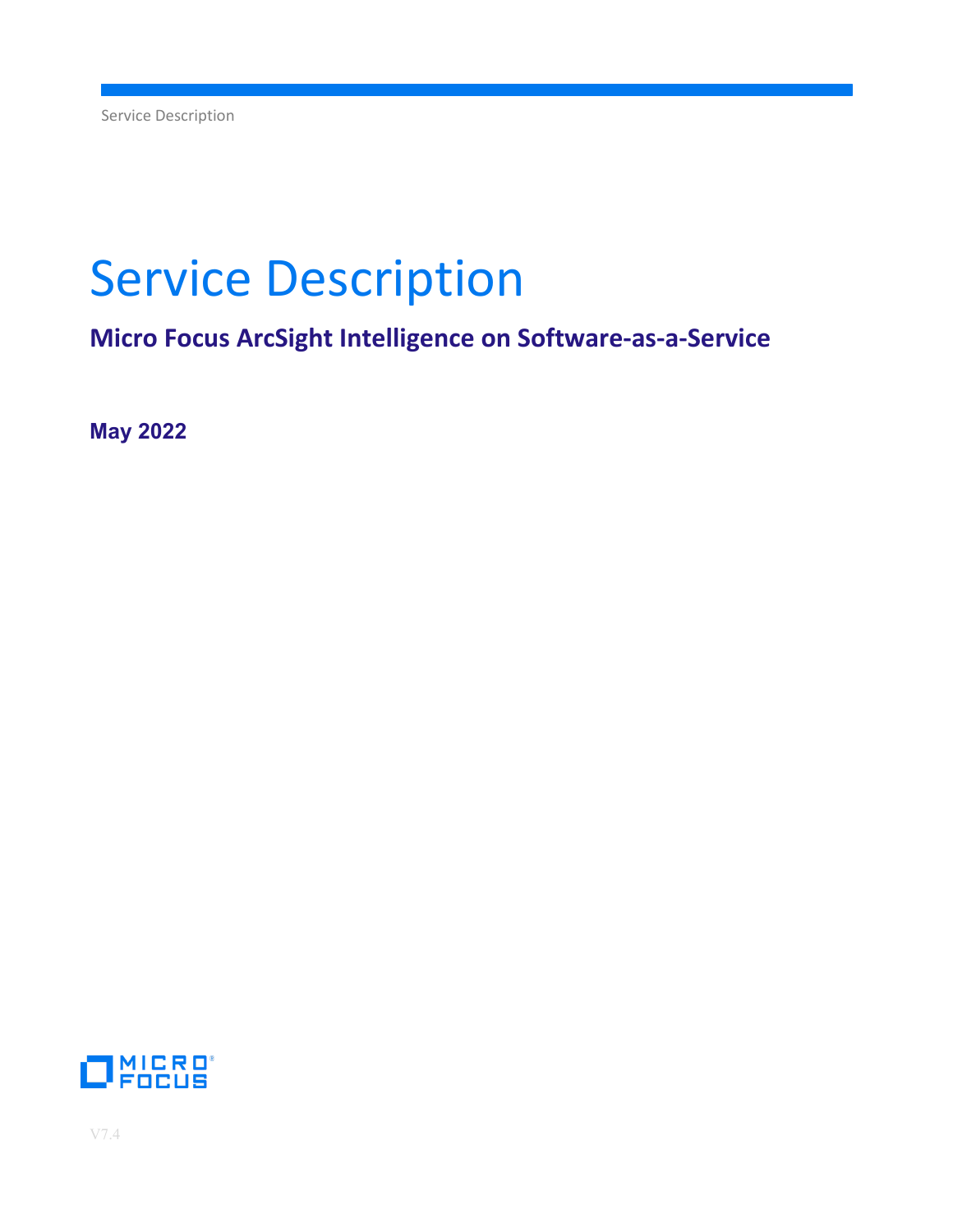# <span id="page-1-0"></span>**Contents**

"This Service Description describes the components and services included in Micro Focus ArcSight Intelligence Software-as-a-Service (which also may be referred to as "SaaS"). Unless otherwise agreed to in writing this Service Description is subject to the Micro Focus Customer Terms for Software-as-a-Service or the applicable Micro Focus Pass-Through Terms and represents the only binding terms governing Micro Focus International plc and its affiliates ("Micro Focus") respective obligations regarding its provision of this SaaS to the end-user customer. Any other descriptions of the features and functions of the SaaS, public statements, including advertisements, shall not be deemed as additional features or functionalities that Micro Focus is required to deliver."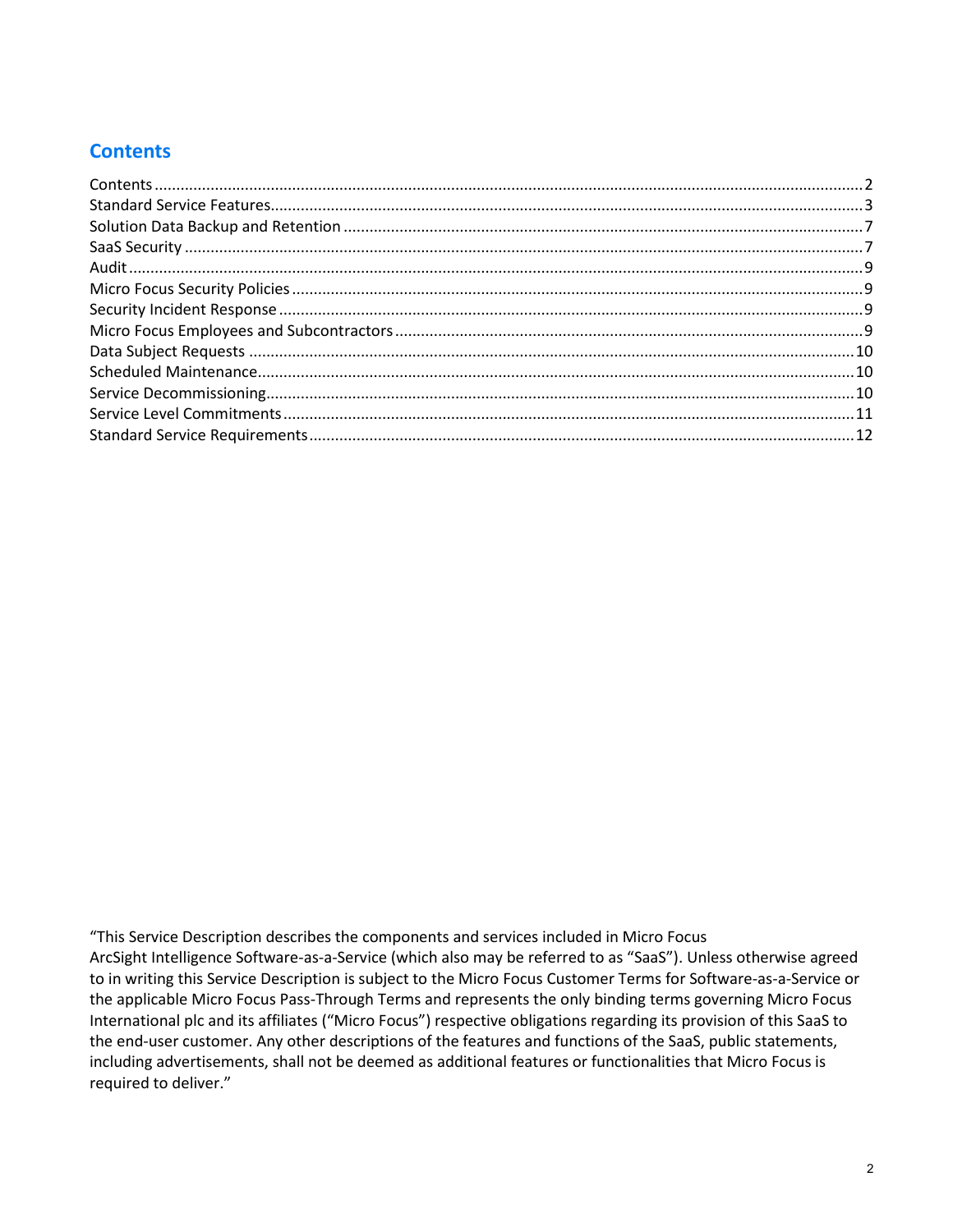# <span id="page-2-0"></span>**Standard Service Features**

## **High Level Summary**

ArcSight Intelligence provides a security analytics capability, previously known as Interset Security User Entity Behavioral Analytics (UEBA), whereby entities such as user accounts, workstations, and servers, are scored for risk based on the scope and scale of anomalies observed. It uses online unsupervised machine learning, which means that the solution automatically builds baseline data for all behaviors being monitored (aka, models). The actual models that are triggered are determined by the type of data being ingested as well as the data attributes that are present in the data.

The unsupervised machine learning approach is ideally suited to help threat hunters find insider threats and external advanced threats (such as nation-state attacks) that manifest as internal threats. This is because the nature of these types of advanced threats is such that an exhaustive set of examples cannot practically be described. This makes these types of threats impossible to find with supervised machine learning.

#### **Service Offering Options**

There are three options available for ArcSight Intelligence SaaS.

#### *ArcSight Intelligence - Basic – per Managed Entity Annual Subscription SaaS*

**SA-AB678** is the Basic SKU. It allows ingestion of a single (1) data source.

*ArcSight Intelligence - Standard – per Managed Entity Annual Subscription SaaS*

**SA-AB679** is the Standard SKU. It allows ingestion of a choice of up to four (4) data sources.

#### *ArcSight Intelligence – Additional Data Source – per Managed Entity Annual Subscription SaaS*

**SA-AB677** is the Additional Data Source SKU. It allows ingestion of one (1) additional data source. This offering is to be used with either of the Basic or Standard offerrings and must be quoted with one of these SKUs. This SKU may appear on multiple lines of a quote for situations in which multiple additional data sources are required.

#### *SKU Tiering*

The quantities associated with each of the three SKUs correspond to the number of *Managed Entities* in the data sources ingested. Each SKU makes use of the following Managed Entities tiering scale for pricing:

1,000 – 4,999 5,000 – 24,999 25,000 – 99,999 100,000+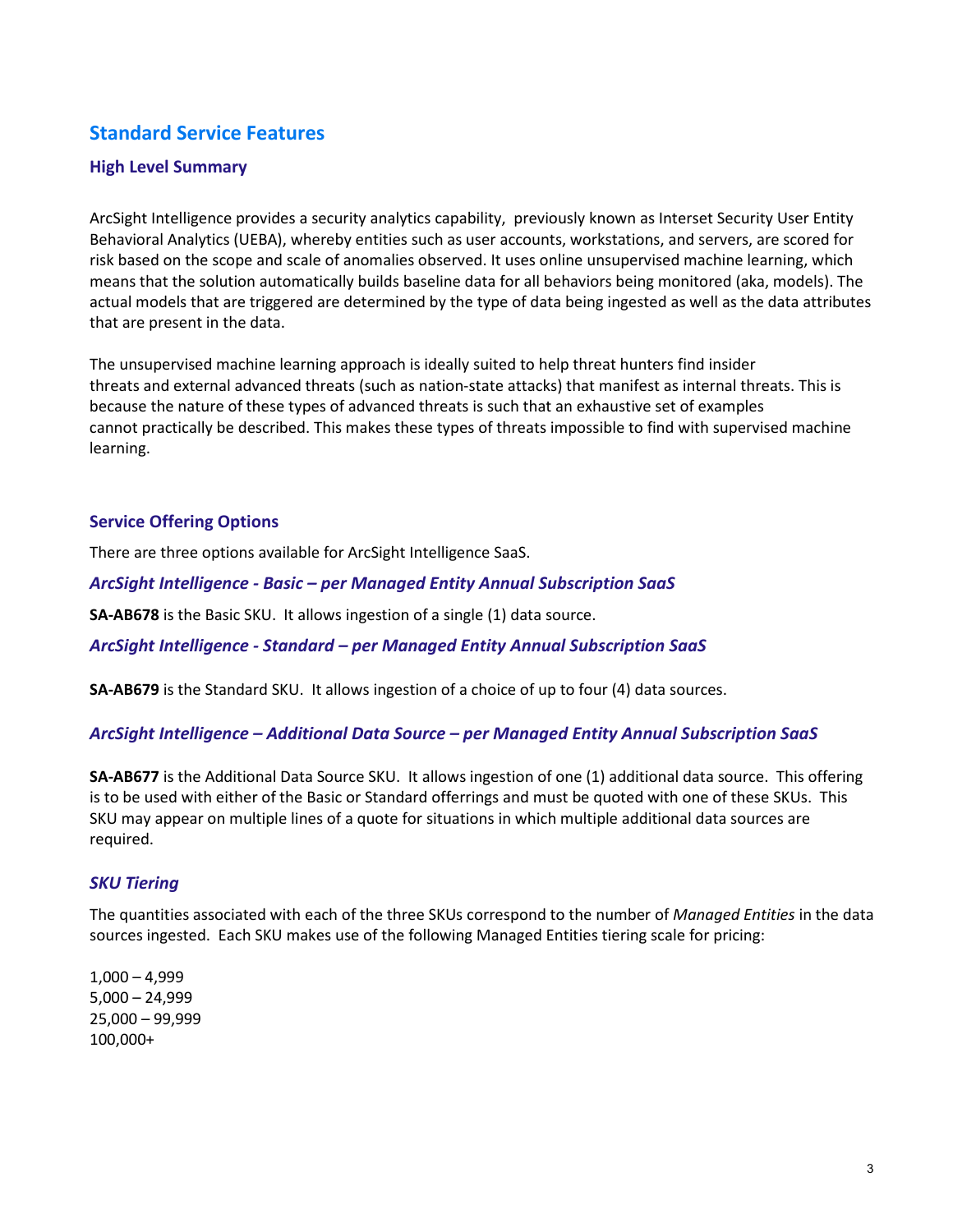## **Definitions**

#### **Data Type**

A category of log data emitted by a set of technologies that have a common goal. These category types are usually part of a common market.

### **Data Source**

A technology that emits log data that fits into a particular data type. Typically the name of a vendor or product name that is categorized within that market.

Example: Microsoft Active Directory and Micro Focus NetIQ Access Manager are Data Sources. These two data sources emit log data that fits into the Identity store Data Type.

Supported data types include:

- Access
- Authentication
- Email
- Endpoint (excluding CrowdStrike telemetry)
- Source Code Repository
- VPN
- Web Proxy

#### **Managed Entity**

For the purposes of tiered Managed Entity compliance, Managed Entities refers to the total number of human user accounts observed in the combination of data sources ingested by ArcSight Intelligence SaaS.

#### **SaaS Service Delivery Components**

| <b>SaaS Delivery Components</b>             |   |
|---------------------------------------------|---|
| <b>One Production Tenant*</b>               |   |
| <b>ArcSight Intelligence Threat Hunting</b> | O |
| $\checkmark$ = Included                     |   |
| $O = Not$ Included                          |   |

The ArcSight Intelligence as a Service SaaS offering is provisioned using a single Tenant within a multi-tenant environment. Each customer has their data logically and securely segregated in such an architecture. Each customer is called a tenant.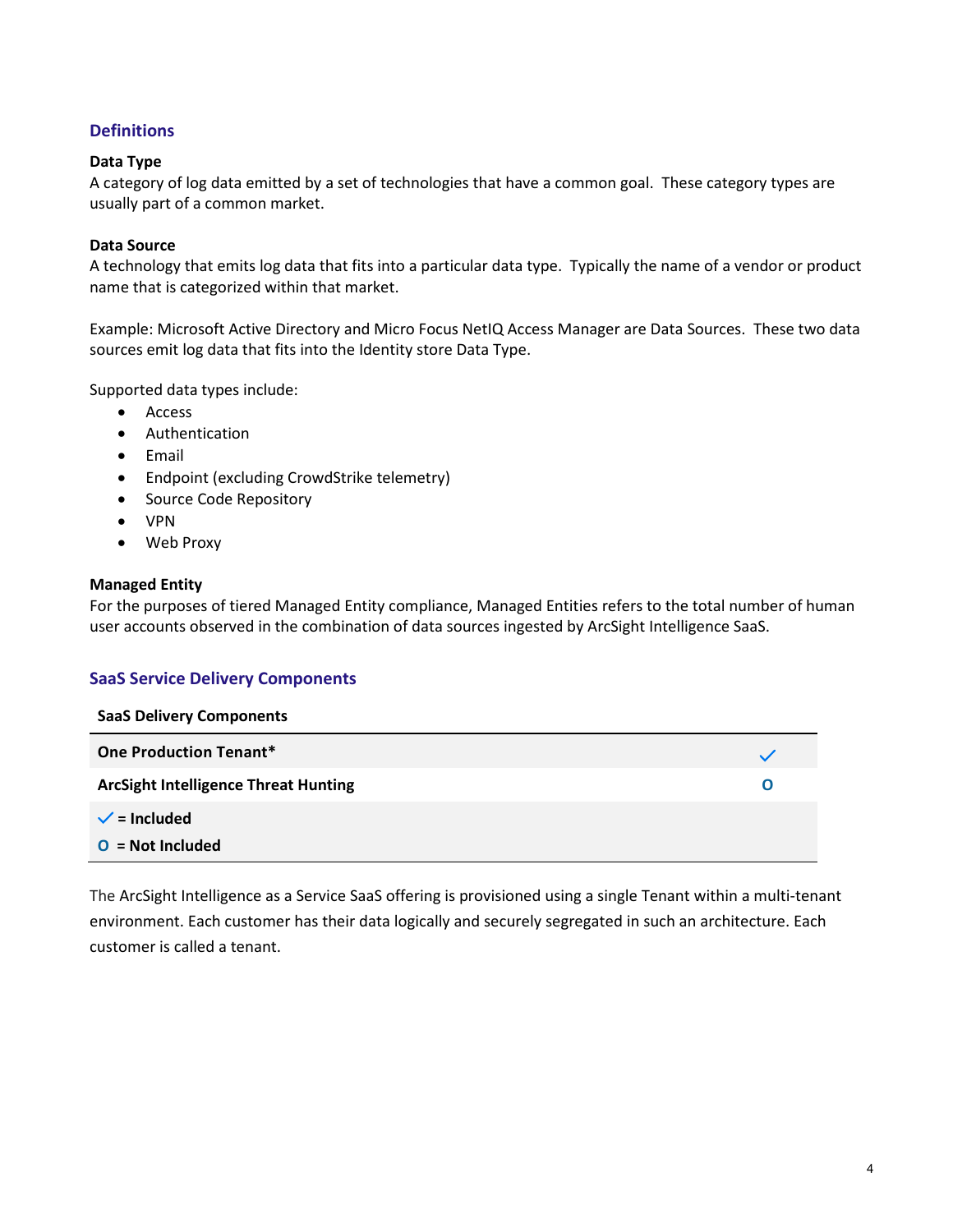## **SaaS Operational Services**

| <b>Operational Services</b> |  |
|-----------------------------|--|
| <b>Welcome Pack</b>         |  |
| <b>Help Desk Support</b>    |  |
| $\checkmark$ = Included     |  |

## **Architecture Components**

The ArcSight Intelligence as a Service Offering is a SaaS-based analytics engine that consumes IT security event logs, analyses those events for risky, unusual behaviors, and provides daily results back. Logs are periodically sent to the analytic engine for analysis, and analytical results are published daily via the ArcSight Intelligence UI for exploration.

The ArcSight Intelligence as a Service offering is a multi-tenant environment, meaning that each customer receives their own unique tenant. This tenant segregates and secures their analyses and underlying data from all other tenants.

## **Data Ingest**

## *ArcSight Smart Connectors*

ArcSight uses smart connectors within the environment, configuration changes can be made to include an additional destination for the data sources in question. The destination will be a web accessible storage location that is available via the Cloud instance of the ArcSight Intelligence tenant that has been made available.

## **Data Output**

#### *Analytical Results Delivery*

The ArcSight Intelligence as a Service application performs its analysis once a day. These results include:

- entity risk scores
- anomalous events
- descriptions and visualizations for anomalous events

Once the data sources are identified and set up to be collected by ArcSight Intelligence, the Analytics process will run. The Analytics process will generate a number of outputs. The main outputs are the most Risky Entities ranked by risk score, along with the anomalies that impact the entity risk scores. Also contained in the output are the identified events that participated in the raising of these risk scores. This data can be fed back in to the Customers SIEM Log Management or Threat Hunting platforms. For example, Analytics data can be feed directly into ArcSight ESM, adding valuable context to ESM's correlation engine.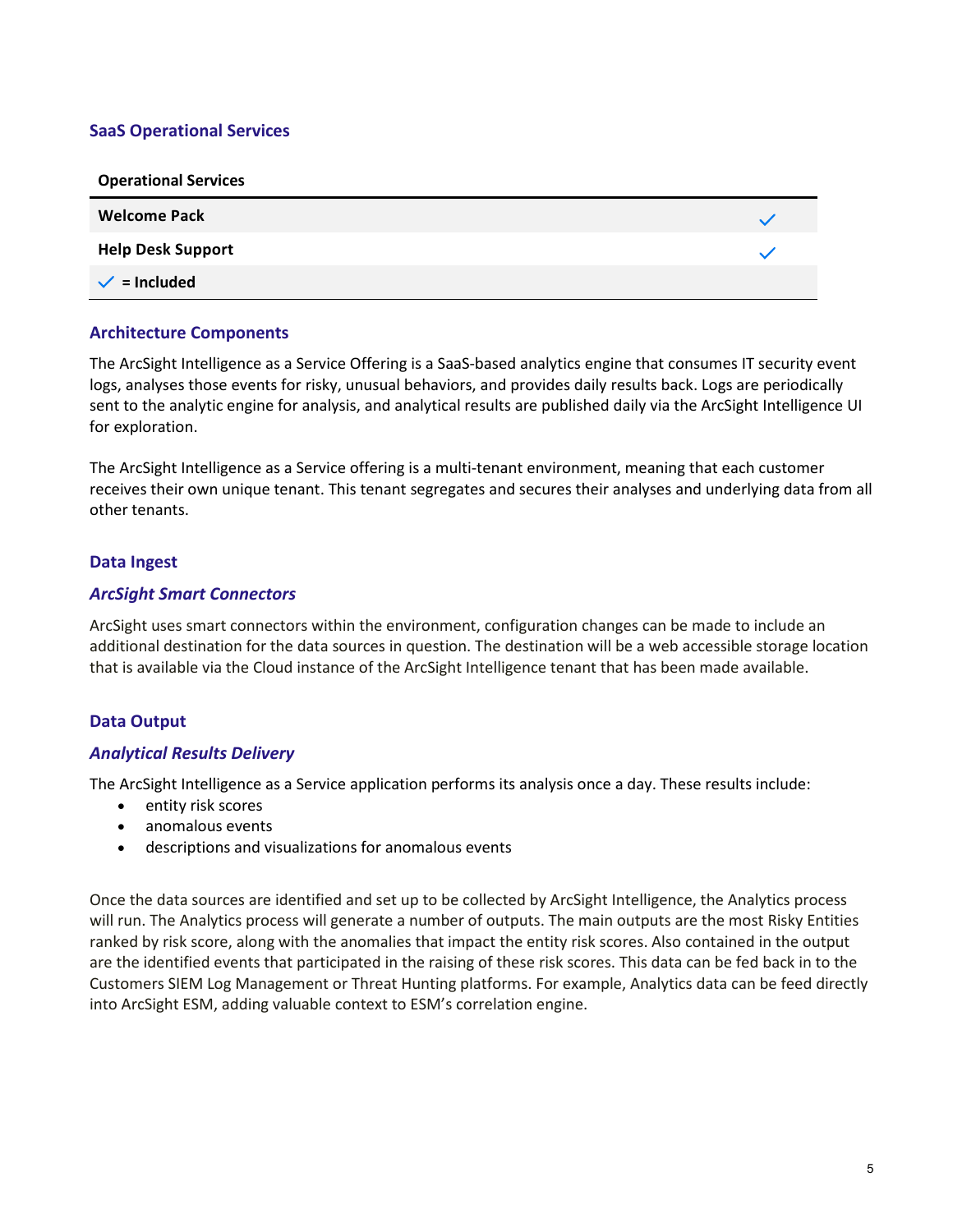## **Application Administration**

All data provided to the ArcSight Intelligence as a Service will be considered Customer-provided SaaS Data per the Micro Focus Customer SaaS Terms. Micro Focus is not responsible for the accuracy of the data provided by the customer. The analysis will be performed remotely and delivered in English only.

## **Analytical Results Delivery**

The ArcSight Intelligence as a Service application performs its analysis once a day. These results include:

- entity risk scores
- anomalous events
- descriptions and visualizations for anomalous events

#### **Service Components**

• The Customer may contact Micro Focus through th[e CyberResSupport@microfocus.com,](mailto:CyberResSupport@microfocus.com)access CyberRes Portal at [https://support.cyberreshelp.com,](https://support.cyberreshelp.com/) or call 1(855)982-2261. The Micro Focus Support Team will either provide support to the Customer directly or coordinate delivery of this support. The severity of the request determines the response from the team.

| <b>Severity</b> | <b>Technical</b> | Update           | <b>Target For</b> | <b>What Qualifies?</b>                    |
|-----------------|------------------|------------------|-------------------|-------------------------------------------|
| Level           | response         | <b>Frequency</b> | <b>Resolution</b> |                                           |
|                 | Immediate        | Hourly           | 4 hours           | Total or substantial failure of service.  |
|                 |                  |                  |                   | Known or suspected security events        |
| $\mathcal{P}$   | 30 mins          | Every 2 hours    | 8 hours           | Significant degradation of service, major |
|                 |                  |                  |                   | feature inability                         |
| 3               | 4 hours          | Every 8 hours    | 24 hours          | Performance issues outside the of the     |
|                 |                  |                  |                   | norm but not substantial enough to        |
|                 |                  |                  |                   | prevent usability of a feature. Issues    |
|                 |                  |                  |                   | with reports generated from within the    |
|                 |                  |                  |                   | customer's Tenant                         |
| 4               | As available     | As available     | Determined by     | Bugs in deployed products not             |
|                 |                  |                  | the customer      | substantial enough to prevent required    |
|                 |                  |                  | impact or LOE     | customer functionality from being         |
|                 |                  |                  |                   | accessible but requiring development      |
|                 |                  |                  |                   | time to resolve.                          |

#### **Service Monitoring**

Micro Focus monitors ArcSight Intelligence as a Service solution components for 24x7 availability. Micro Focus uses a centralized notification system to deliver proactive communications about application changes, outages and scheduled maintenance.

## **Capacity and Performance Management**

The ArcSight Intelligence as a Service SaaS environment is continually monitored for performance status. Proactive capacity and performance management procedures are in place to ensure the architecture of the environment meets the needs of its customers. The architecture allows for addition of capacity to applications, databases and storage.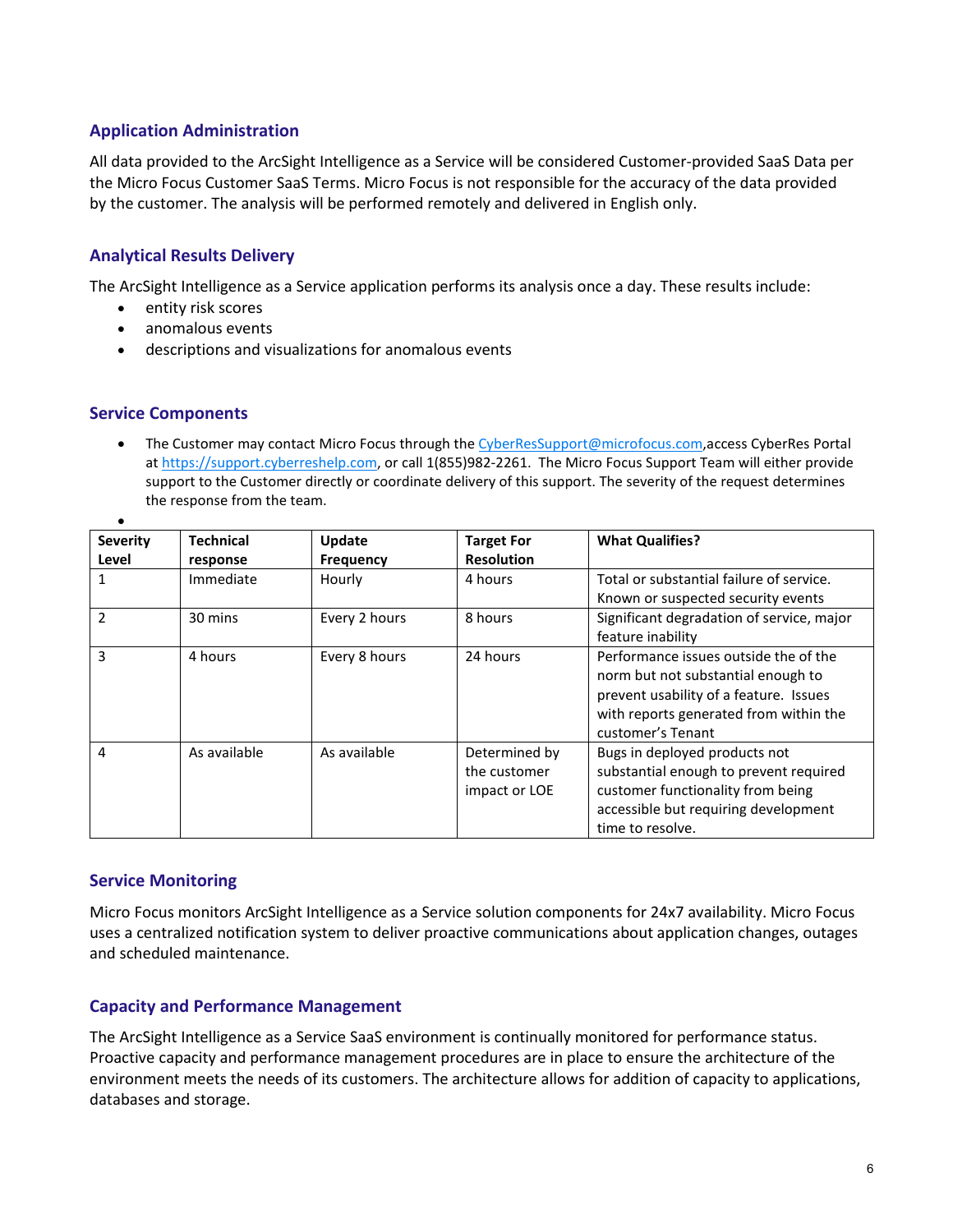## **Operational Change Management**

Micro Focus follows a set of standardized methodologies and procedures for efficient and prompt handling of changes to SaaS infrastructure and application, which enables beneficial changes to be made with minimal disruption to the service. Changes to production environments are tested and reviewed prior to implementation to ensure they are appropriately scheduled and tested before promotion to production.

# <span id="page-6-0"></span>**Solution Data Backup and Retention**

The data backup and retention described in this section are part of Micro Focus's overall business continuity management practices designed to attempt to recover availability to Customer of ArcSight Intelligence as a Service application and access to the ArcSight Intelligence as a Service application, following an outage or similar loss of service.

Micro Focus's standard storage and backup measures are Micro Focus's only responsibility regarding the retention of this data, despite any assistance or efforts provided by Micro Focus to recover or restore Customer's data.

## **Disaster Recovery**

#### 1. **Business Continuity Plan**

Micro Focus SaaS continuously evaluates different risks that might affect the integrity and availability of Micro Focus SaaS. As part of this continuous evaluation, Micro Focus SaaS develops policies, standards and processes that are implemented to reduce the probability of a continuous service disruption. Micro Focus documents its processes in a business continuity plan ("BCP") which includes a disaster recovery plan ("DRP"). Micro Focus utilizes the BCP to provide core Micro Focus SaaS and infrastructure services with minimum disruption. The DRP includes a set of processes that Micro Focus SaaS implements and tests Micro Focus SaaS recovery capabilities to reduce the probability of a continuous service interruption in the event of a service disruption.

#### 2. **Backups**

Micro Focus SaaS utilizes cloud-native functions such as replication between primary and secondary availability zones to ensure data availability and recoverability. All replicas reside within the same governmental compliance boundary to ensure adherence to all applicable data residency regulations. Real-time replication is used between primary and standby nodes to facilitate an RPO of 2 hours (Real-time replication is used between nodes). No removable media is used at any time to ensure the protection of customer data.

## <span id="page-6-1"></span>**SaaS Security**

Micro Focus maintains an information and physical security program designed to protect the confidentiality, availability and integrity of Customer Personal Data and confidential information (the "Micro Focus Security Program").

#### **Technical and Organizational Measures**

This section describes Micro Focus´s standard technical and organizational measures, controls and procedures, which are intended to help protect the Customer-provided SaaS Data. Micro Focus regularly tests and monitors the effectiveness of its controls and procedures. No security measures are or can be completely effective against all security threats, present and future, known and unknown. The measures set forth in this section may be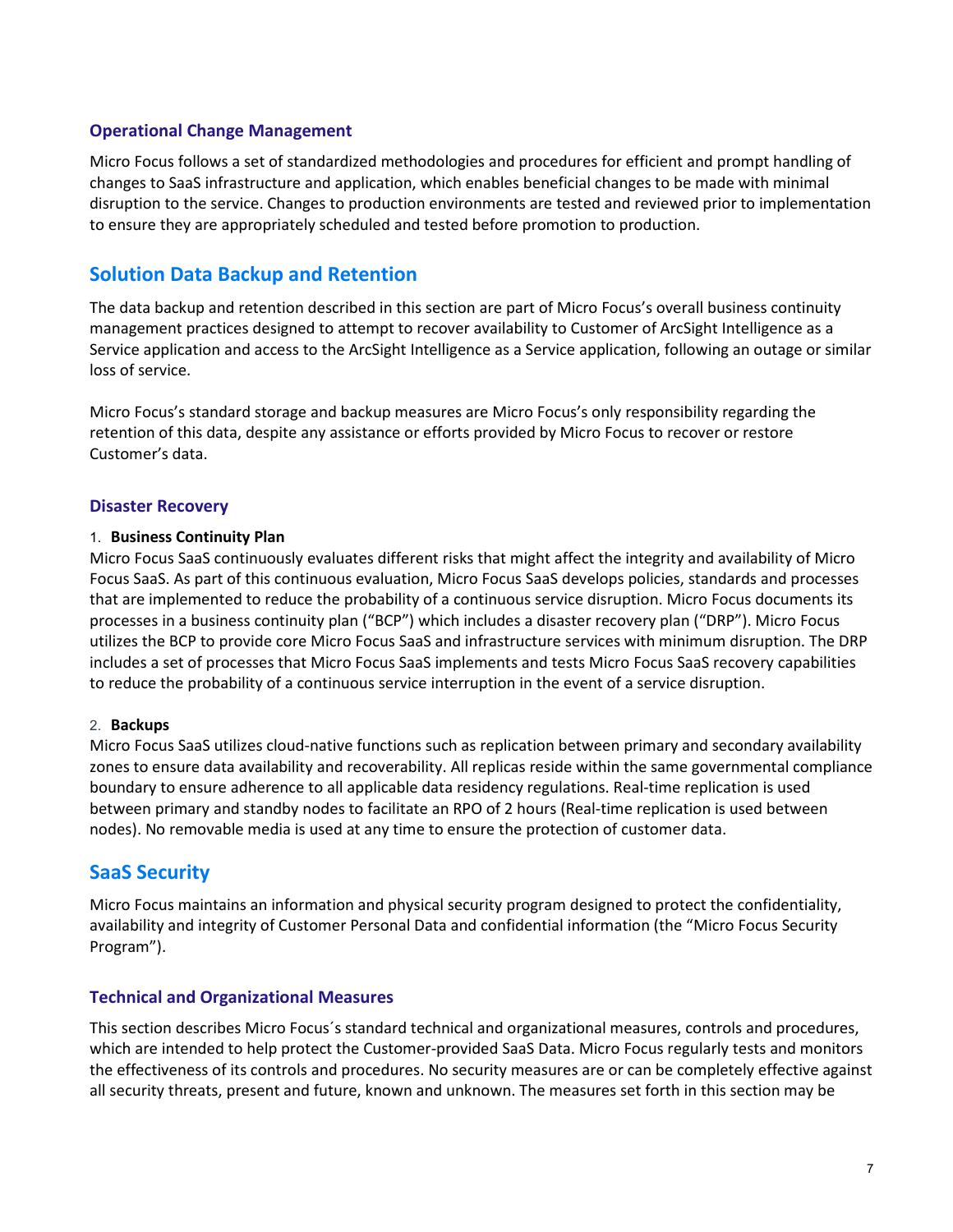modified by Micro Focus, but represent a minimum standard. Customer remains responsible for determining the sufficiency of these measures.

## **Physical Access Controls**

Micro Focus maintains physical security standards designed to prohibit unauthorized physical access to the Micro Focus equipment and facilities used to provide SaaS and include Micro Focus data centers and data centers operated by third parties. This is accomplished through the following practices:

- presence of on-site security personnel on a 24x7 basis;
- use of intrusion detection systems;
- use of video cameras on access points and along perimeter;
- Micro Focus employees, subcontractors and authorized visitors are issued identification cards that must be worn while on premises;
- monitoring access to Micro Focus facilities, including restricted areas and equipment within facilities;
- Securing equipment hosting Customer-provided SaaS Data in designated caged areas; and maintaining an audit trail of access.

## **Access Controls**

Micro Focus maintains the following standards for access controls and administration designed to make Customer-provided SaaS Data accessible only by authorized Micro Focus personnel who have a legitimate business need for such access:

- secure user identification and authentication protocols;
- authentication of Micro Focus personnel in compliance with Micro Focus standards and in accordance with ISO27001 requirements for segregation of duties
- Customer provided SaaS data is accessible only by authorized Micro Focus personnel who have a legitimate business need for such access, with user authentication, sign-on and access controls;
- employment termination or role change is conducted in a controlled and secured manner;
- administrator accounts should only be used for the purpose of performing administrative activities;
- each account with administrative privileges must be traceable to a uniquely-identifiable individual;
- all access to computers and servers must be authenticated and within the scope of an employee's job function;
- collection of information that can link users to actions in the Micro Focus SaaS environment;
- collection and maintenance of log audits for the application, OS, DB, network and security devices according to the baseline requirements identified;
- restriction of access to log information based on user roles and the "need-to-know;" and prohibition of shared accounts.

## **Availability Controls**

Micro Focus´s business continuity management process includes a rehearsed method of restoring the ability to supply critical services upon a service disruption. Micro Focus's continuity plans cover operational shared infrastructure such as remote access, active directory, DNS services, and mail services. Monitoring systems are designed to generate automatic alerts that notify Micro Focus of events such as a server crash or disconnected network.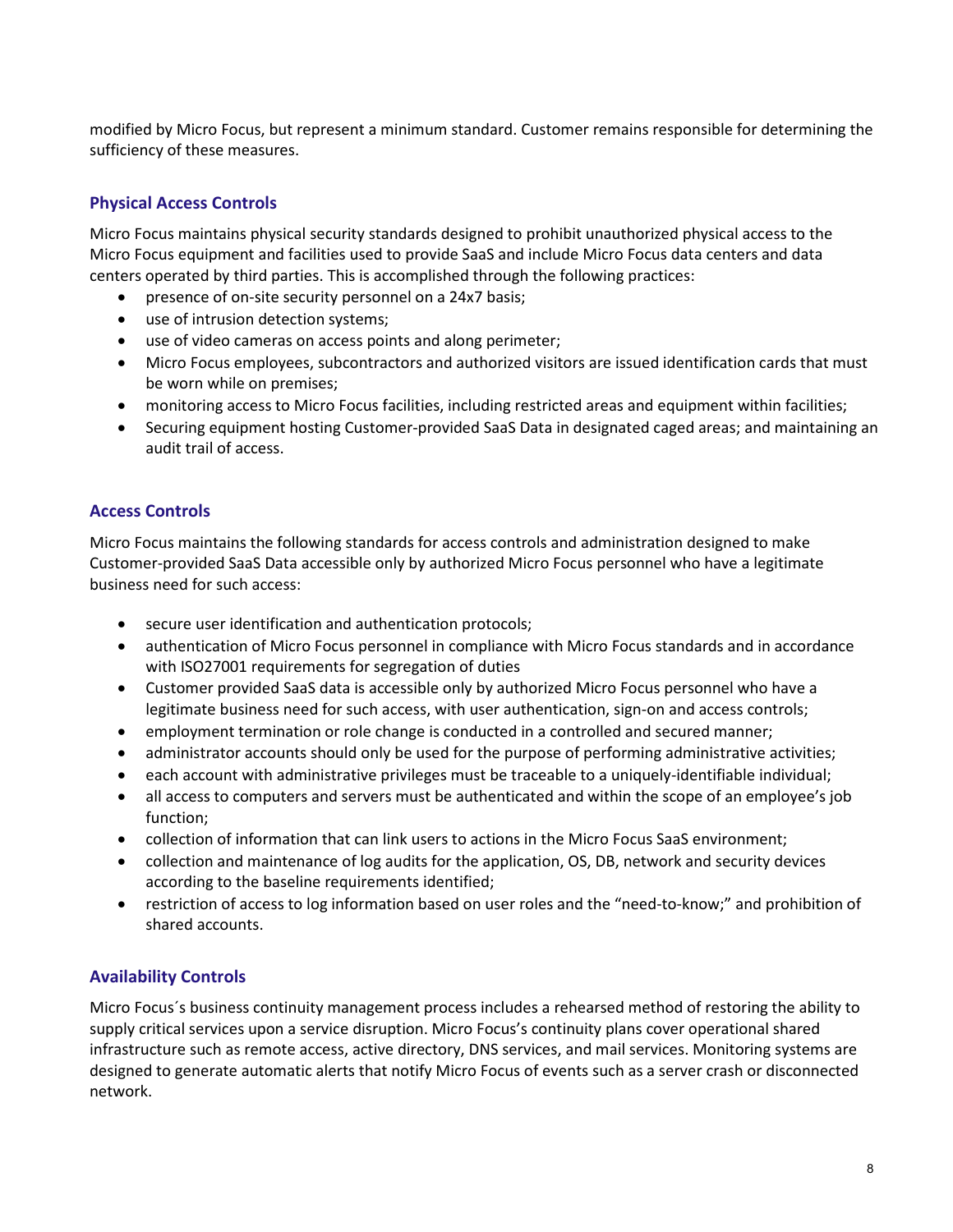Controls regarding disruption prevention include:

- uninterruptible power supplies (UPS) and backup power generators;
- at least two independent power supplies in the building; and
- robust external network connectivity infrastructure.

## **Data Segregation**

Micro Focus SaaS environments are segregated logically by Micro Focus SaaS access control mechanisms. Internet-facing devices are configured with a set of access control lists (ACLs), which are designed to prevent unauthorized access to internal networks. Micro Focus uses security solutions on the perimeter level such as: firewalls, IPS/IDS, proxies and content based inspection in order to detect hostile activity in addition to monitoring the environment's health and availability.

## **Data Encryption**

Micro Focus SaaS uses industry standard techniques to encrypt Customer-provided SaaS Data in transit. All inbound and outbound traffic to the external network is encrypted.

## <span id="page-8-0"></span>**Audit**

Micro Focus appoints an independent third party to conduct an annual audit of the applicable policies used by Micro Focus to provide the applicable Micro Focus ArcSight Intelligence as a Service solution. A summary report or similar documentation will be provided to Customer upon request. Subject to the execution of Micro Focus's standard confidentiality agreement, Micro Focus agrees to respond to a reasonable industry standard information security questionnaire concerning its information and physical security program specific to Micro Focus SaaS provided pursuant to the applicable Supporting Material no more than once per year. Such information security questionnaire will be considered Micro Focus Confidential Information.

# <span id="page-8-1"></span>**Micro Focus Security Policies**

Micro Focus conducts annual reviews of its policies around the delivery of SAAS against ISO 27001. Micro Focus regularly re-evaluates and updates its information and physical security program as the industry evolves, new technologies emerge or new threats are identified.

## <span id="page-8-2"></span>**Security Incident Response**

In the event Micro Focus confirms a security incident resulted in the loss, unauthorized disclosure or alteration of Customer-provided SaaS Data ("Security Incident"), Micro Focus will notify Customer of the Security Incident and work to mitigate the impact of such Security Incident. Should Customer believe that there has been unauthorized use of Customer's account, credentials, or passwords, Customer must immediately notify Micro Focus Security Operations Center via cyberressec@microfocus.com

## <span id="page-8-3"></span>**Micro Focus Employees and Subcontractors**

Micro Focus requests that all employees involved in the processing of Customer-provided SaaS Data are authorized personnel with a need to access the Customer-provided SaaS Data, are bound by appropriate confidentiality obligations and have undergone appropriate training in the protection of customer data. Micro Focus requests that any affiliate or third party subcontractor involved in processing Customer-provided SaaS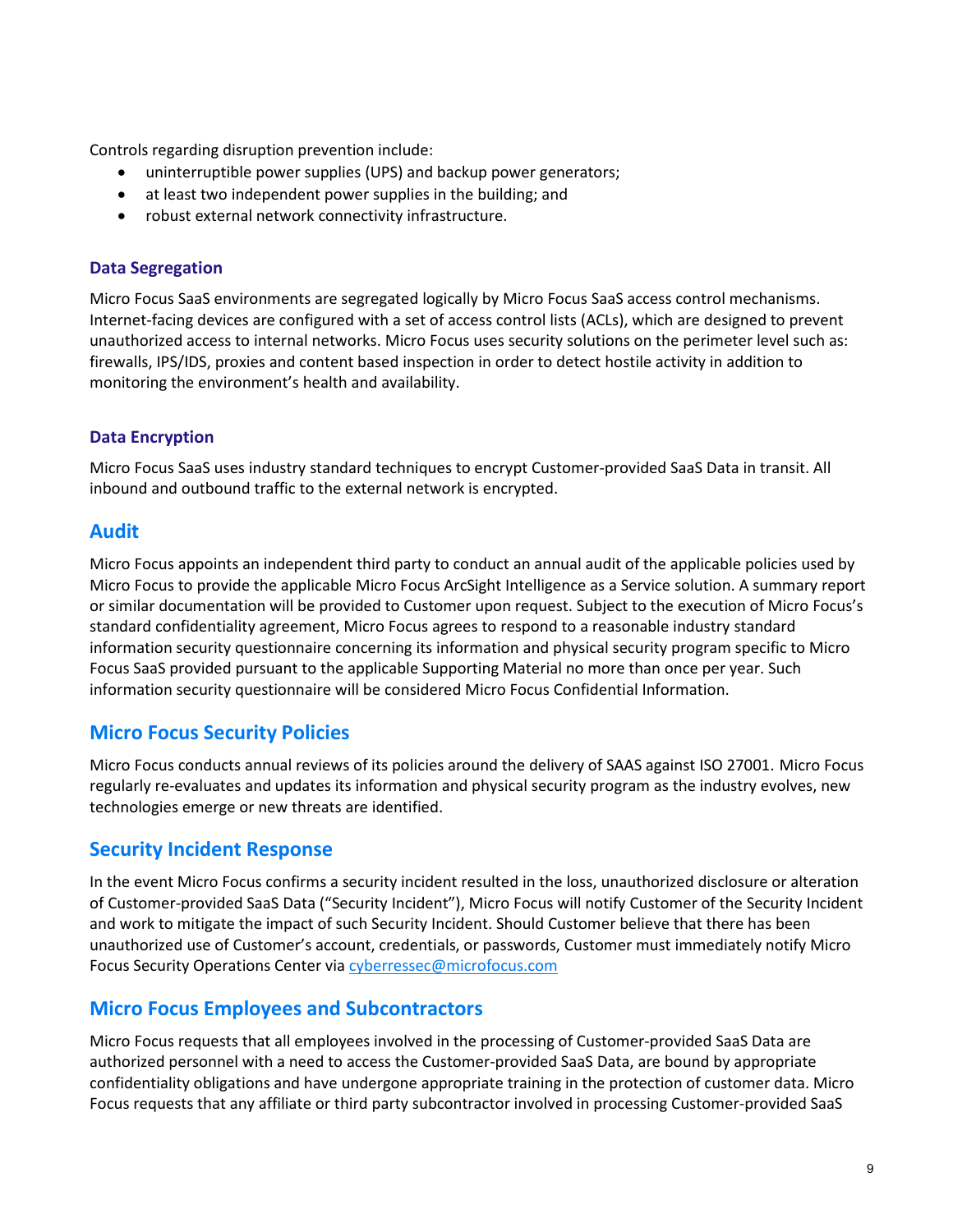Data enters into a written agreement with Micro Focus, which includes confidentiality obligations substantially similar to those contained herein and appropriate to the nature of the processing involved.

# <span id="page-9-0"></span>**Data Subject Requests**

Micro Focus will, within three (3) business days of receipt, refer to Customer any queries from data subjects in connection with Customer-provided SaaS Data.

# <span id="page-9-1"></span>**Scheduled Maintenance**

To enable Customers to plan for scheduled maintenance by Micro Focus, Micro Focus reserves predefined timeframes to be used on an as-needed basis.

A twenty-four-hour period once a quarter starting at Saturday, midnight in the local data center region, and ending on Sunday, midnight.

• This window is considered an optional placeholder for major releases and events that could be significantly service impactful. If the window is to be exercised, and a major disruption expected, all customers should be notified no later than ten business days before.

A two-hour maintenance window once a month starting Wednesday, midnight in the local data center region.

• This is for patching of environments. Patching should be done in a non-service disrupting fashion; however, some elements may require a brief outage to update properly. Customers will be notified at least five business days in advance if any actual service disruption is expected.

A four-hour maintenance window once a month starting Saturday, midnight in the local data center region.

• This time is set aside for system updates and product releases that cannot be performed without a visible customer impact. Use of this window is optional, and customers should be notified at least ten business days in advance if any outage is expected.

In case of any holiday conflicts, the regularly scheduled window will automatically fall to the following week on the same day of the week.

Micro Focus determines whether and when to apply a SaaS Upgrade to Customer's Micro Focus ArcSight Intelligence SaaS solution. Unless Micro Focus anticipates a service interruption due to a SaaS Upgrade, Micro Focus may implement a SaaS Upgrade at any time without notice to Customer. Micro Focus aims to use the Scheduled Maintenance windows defined herein to apply SaaS Upgrades. Customer may be required to cooperate in achieving a SaaS Upgrade that Micro Focus determines in its discretion is critical for the availability, performance, or security of Micro Focus ArcSight Intelligence SaaS.

# <span id="page-9-2"></span>**Service Decommissioning**

Customer may cancel Micro Focus SaaS by providing Micro Focus with sixty (60) days written notice prior to the expiration of the SaaS Order Term ("Cancellation"). Such Cancellation shall be effective upon the last day of the then current SaaS Order Term. Upon Cancellation, expiration, or termination of the SaaS Order Term, Micro Focus may disable all Customer access to ArcSight ArcSight Intelligence as a Service SaaS solution, and Customer shall promptly return to Micro Focus (or at Micro Focus's request destroy) any Micro Focus Materials.

Micro Focus will make available to Customer such data in the format generally provided by Micro Focus. The target timeframe is set forth below in the Termination Data Retrieval Period SLA section. After such time, Micro Focus shall have no obligation to maintain or provide any such data, which will be deleted in the ordinary course.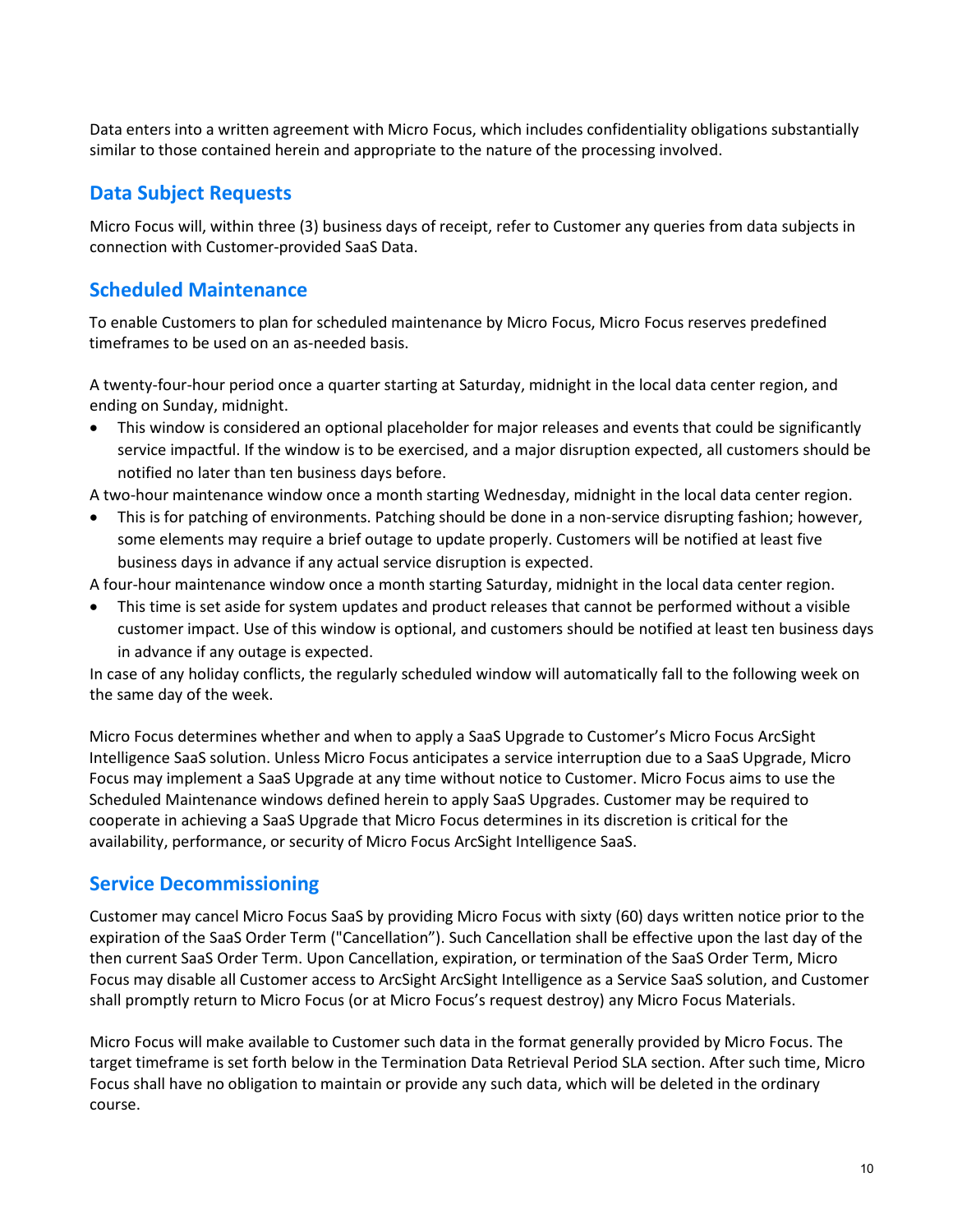# <span id="page-10-0"></span>**Service Level Commitments**

Micro Focus provides the following Service Level Commitments for the purpose of further measuring the quality of service that Micro Focus is delivering to the Customer.

## **1. Solution Provisioning Time SLO**

Solution Provisioning is defined as the Micro Focus ArcSight Intelligence as a Service solution being available for access over the internet. Micro Focus targets to make Micro Focus ArcSight Intelligence as a Service on SaaS available within five (5) business days of the customer's purchase order (PO) being booked within the Micro Focus order management system.

Data evaluation must be performed in order to ensure proper data formatting. This work is completed during the Proof of Concept(POC) effort. Any additional evaluation and data formatting that may be required, will be done along side the production service enablement. Regardless, of the time required to properly format the new data sources, the clock on the term of service will begin within five (5) business days of the customer's purchase order (PO) being booked within the Micro Focus order management system.

## **2. Tenant Off boarding SLO**

Micro Focus guarantees a tenant on boarding time of two days from the time in which the Customer submits the formal written request.

## **3. User Removal SLO**

Micro Focus guarantees that after the completion of this request, analytical results about the removed user will no longer be stored or available within the application.

#### **4. Analytical Results SLA**

Data to be analyzed is moved from the customer's environment to the ArcSight Intelligence Cloud Service via SmartConnector. This upload happens continuously, and results in the collection of data within the tenant's storage area at a scheduled daily start time, ArcSight Intelligence will analyze the pending data from a tenant, analyze the collected data, and publish the analytical results back for consumption by the Client, within their assigned tenant.

Micro Focus guarantees that the files in the tenant's daily set events will be analyzed and the results published to the application's user interface before a specified time for each tenant, every 24-hour period, at least 99% of the time.

#### **5. Measurement Method**

On a quarterly basis, the availability of the Analytics Results will be measured using the measurable days in the quarter (total days minus planned downtime, including maintenance, upgrades, etc.) as the denominator. The numerator is the denominator minus the number of days where a tenant's deadline is not met, to give the percentage of days that met the SLA (e.g. 119 days / 120 possible days = 99% availability).

#### **6. Boundaries and Exclusions**

The Analytical Results SLA Metric shall not apply in any of the following exceptions, and neither the ArcSight Intelligence as a Service will be considered unavailable nor any Service Level Failure be deemed to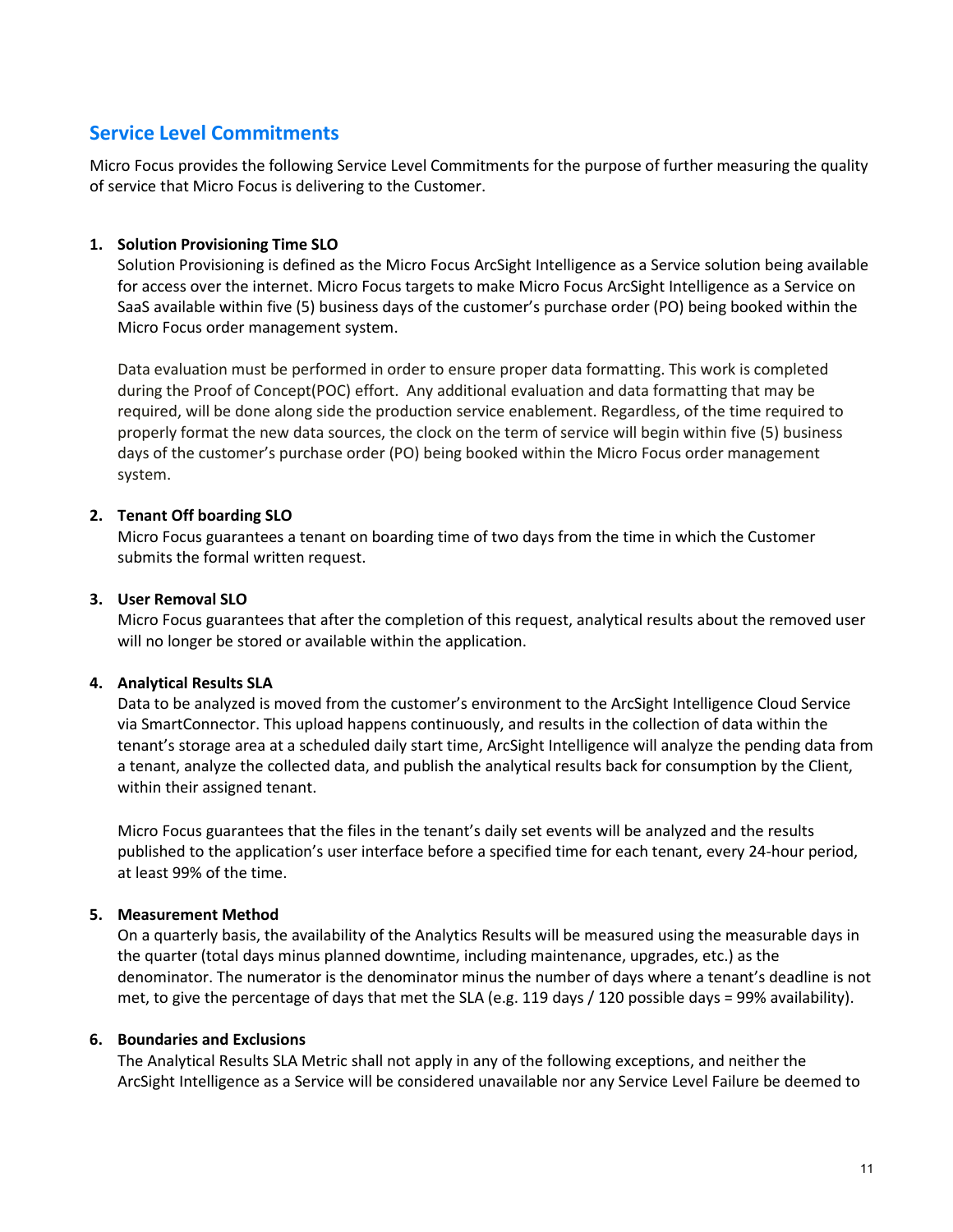occur in connection with any failure to meet the requirement or impaired ability of Customer or its Authorized Users to access or use the ArcSight Intelligence as a Service solution:

- Overall Internet congestion, slowdown, or unavailability
- Unavailability of generic Internet services (e.g. DNS servers) due to virus or hacker attacks
- **FIC Force majeure events as described in the terms of the SaaS agreement**
- Actions or omissions of Customer (unless undertaken at the express direction of Micro Focus) or third parties beyond the control of Micro Focus
- Unavailability due to Customer equipment or third-party computer hardware, software, or network infrastructure not within the sole control of Micro Focus
- **EXECUTED Scheduled Maintenance**
- **Scheduled Version Updates**

#### 7. **Reporting**

Micro Focus Customer Success Manager (CSM) and the Customer will schedule Cadence calls and Business Service Reviews (BSR). for the purpose of reviewing the Customer's business objectives, the service performance, service usage, roadmap updates and planned continuous improvement initiatives. The CSM and the Customer will agree the meeting agenda in advance and will record agreed actions and priorities.

## **Termination Data Retrieval Period SLO**

The Termination Data Retrieval Period is defined as the length of time in which the customer can retrieve a copy of their customer ArcSight Intelligence as a Service data from Micro Focus. Micro Focus targets to make available such data for download in the ArcSight Intelligence as a Service format generally provided by Micro Focus for 30 days following the termination of the SaaS Order Term.

## <span id="page-11-0"></span>**Standard Service Requirements**

#### **Roles and Responsibilities**

This section describes general Customer and Micro Focus responsibilities relative to the ArcSight Intelligence as a Service SaaS solution. Micro Focus's ability to fulfill its responsibilities relative to SaaS is dependent upon Customer fulfilling the responsibilities described below and elsewhere herein:

| <b>Customer Role</b>         | <b>Responsibilities</b>                                                                                                                                      |
|------------------------------|--------------------------------------------------------------------------------------------------------------------------------------------------------------|
| <b>Business owner</b>        | Owns the business relationship between the customer and<br>$\bullet$<br><b>Micro Focus</b>                                                                   |
|                              | Owns the business relationship with the range of<br>$\bullet$<br>departments and organizations using the ArcSight Intelligence<br>as a Service SaaS solution |
|                              | Manages contract issues<br>$\bullet$                                                                                                                         |
| <b>Subject Matter Expert</b> | Leverages & educates other users about the product<br>$\bullet$<br>functionality designed by the ArcSight Intelligence as a<br>Service SaaS solution         |

#### **Customer Roles and Responsibilities**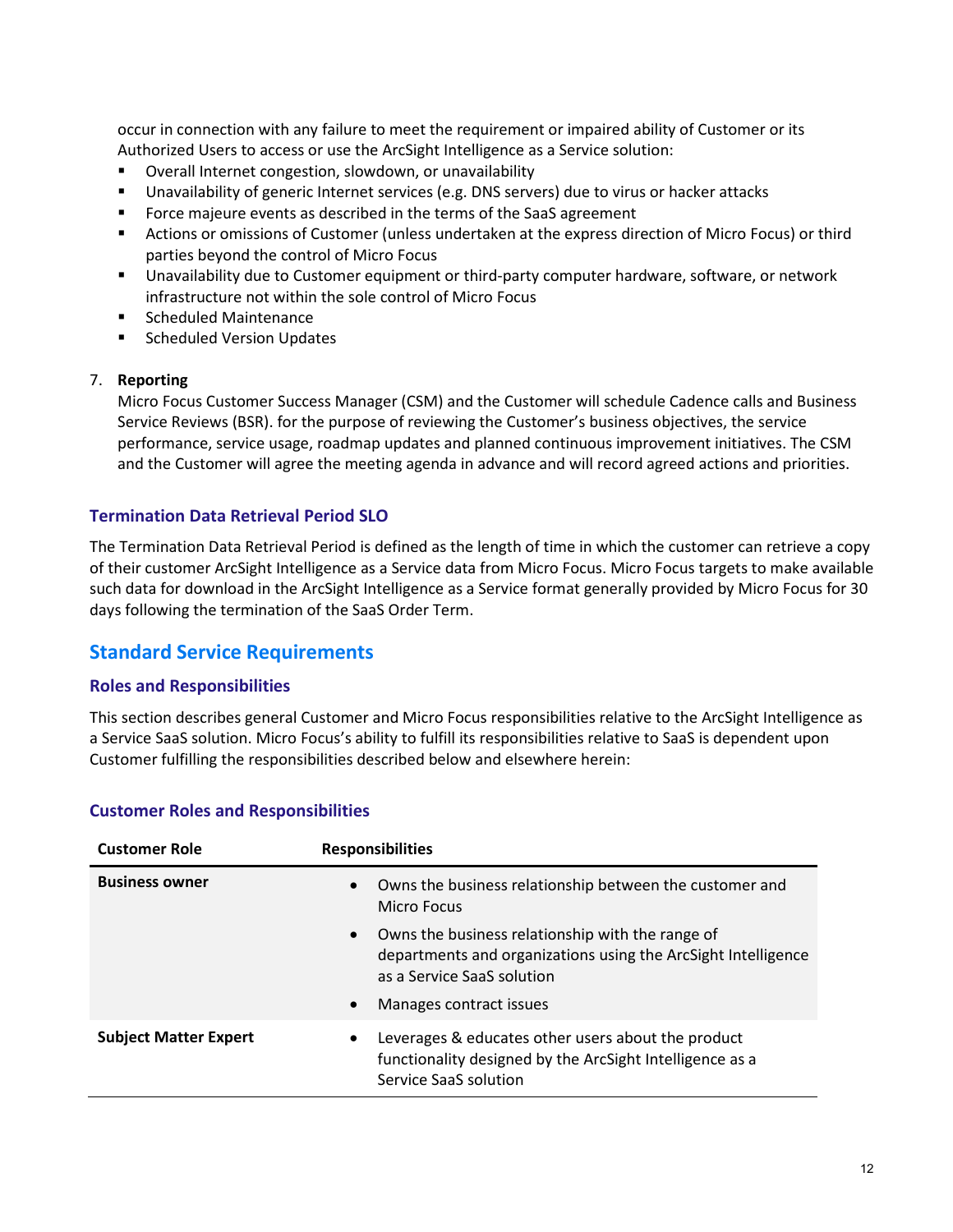## • Provides periodic feedback to the ArcSight Intelligence as a Service Administrator

## **Micro Focus Roles and Responsibilities**

| <b>Micro Focus Role</b>        | <b>Responsibilities</b>                                                                                                                                                                                |  |
|--------------------------------|--------------------------------------------------------------------------------------------------------------------------------------------------------------------------------------------------------|--|
| <b>Primary Support Contact</b> | Serves as the customer liaison to Micro Focus                                                                                                                                                          |  |
| (PSC)                          | Coordinates Micro Focus resources including system and<br>process experts as necessary as well as day to day issues<br>with the SOC staff                                                              |  |
|                                | Facilitates ongoing mentoring<br>$\bullet$                                                                                                                                                             |  |
|                                | Coordinates with the customer during required and<br>periodic maintenance                                                                                                                              |  |
|                                | Oversees the customer onboarding process                                                                                                                                                               |  |
| <b>Service Operation Staff</b> | Primary point of contact for service requests.                                                                                                                                                         |  |
| (SOC)                          | The Service Operations Center staff is responsible for all<br>services such as support and maintenance, or issues<br>regarding availability of the ArcSight Intelligence as a<br>Service SaaS solution |  |
|                                | Provides 24x7 application support                                                                                                                                                                      |  |
| <b>Operations Staff (Ops)</b>  | Monitors the ArcSight Intelligence as a Service<br>SaaS solution for availability                                                                                                                      |  |
|                                | Provides 24x7 SaaS infrastructure and application support<br>$\bullet$                                                                                                                                 |  |
|                                | Performs system-related tasks such as backups, archiving,<br>and restoring instances according to Micro Focus's standard<br>practices                                                                  |  |

## **Assumptions and Dependencies**

This Service Description is based upon the following assumptions and dependencies between the Customer and Micro Focus:

- Customer must have internet connectivity to access this Micro Focus ArcSight Intelligence as a Service SaaS Service.
- Micro Focus ArcSight Intelligence as a Service SaaS Service will be performed remotely and delivered in English only.
- A SaaS Order term is valid for a single application deployment, which cannot be changed during the SaaS Order term.
- The service commencement date is the date on which Customer´s purchase order (PO) is booked within the Micro Focus order management system. The term of service will begin within five (5)